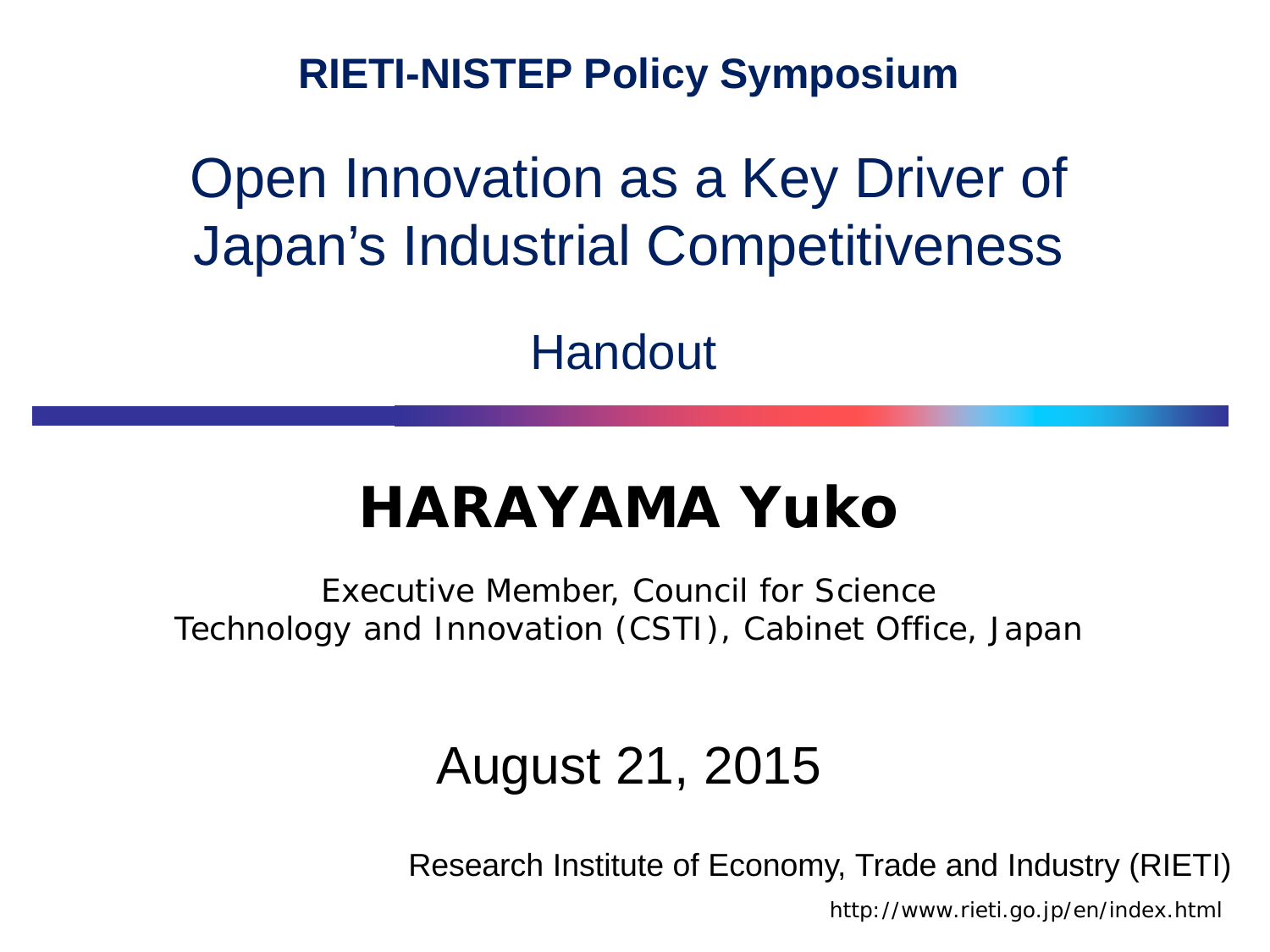#### Promoting Innovation What's specific to the Japanese Context

#### Yuko Harayama Executive Member Council for Science, Technology and Innovation Cabinet Office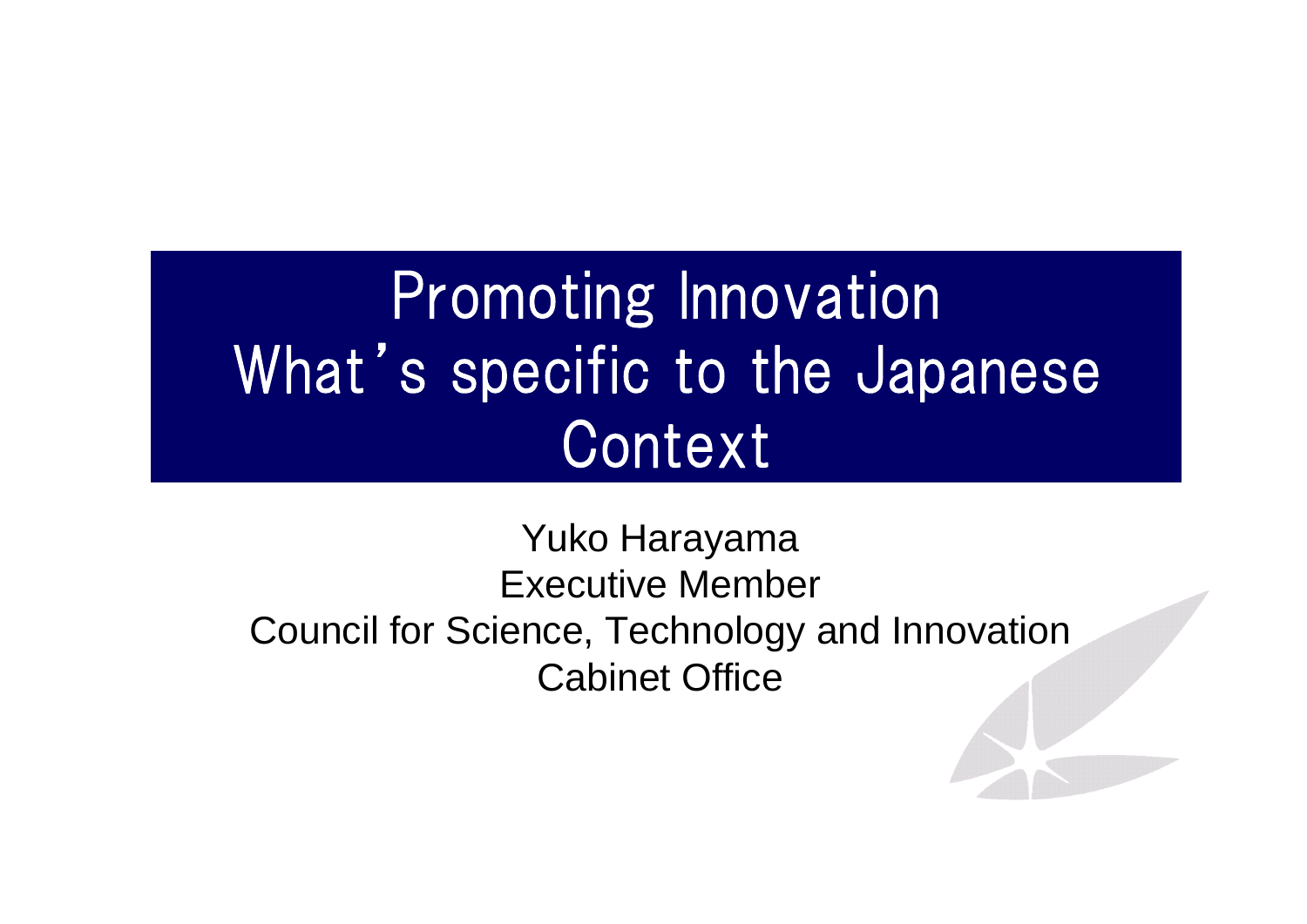#### SETTING THE TUNE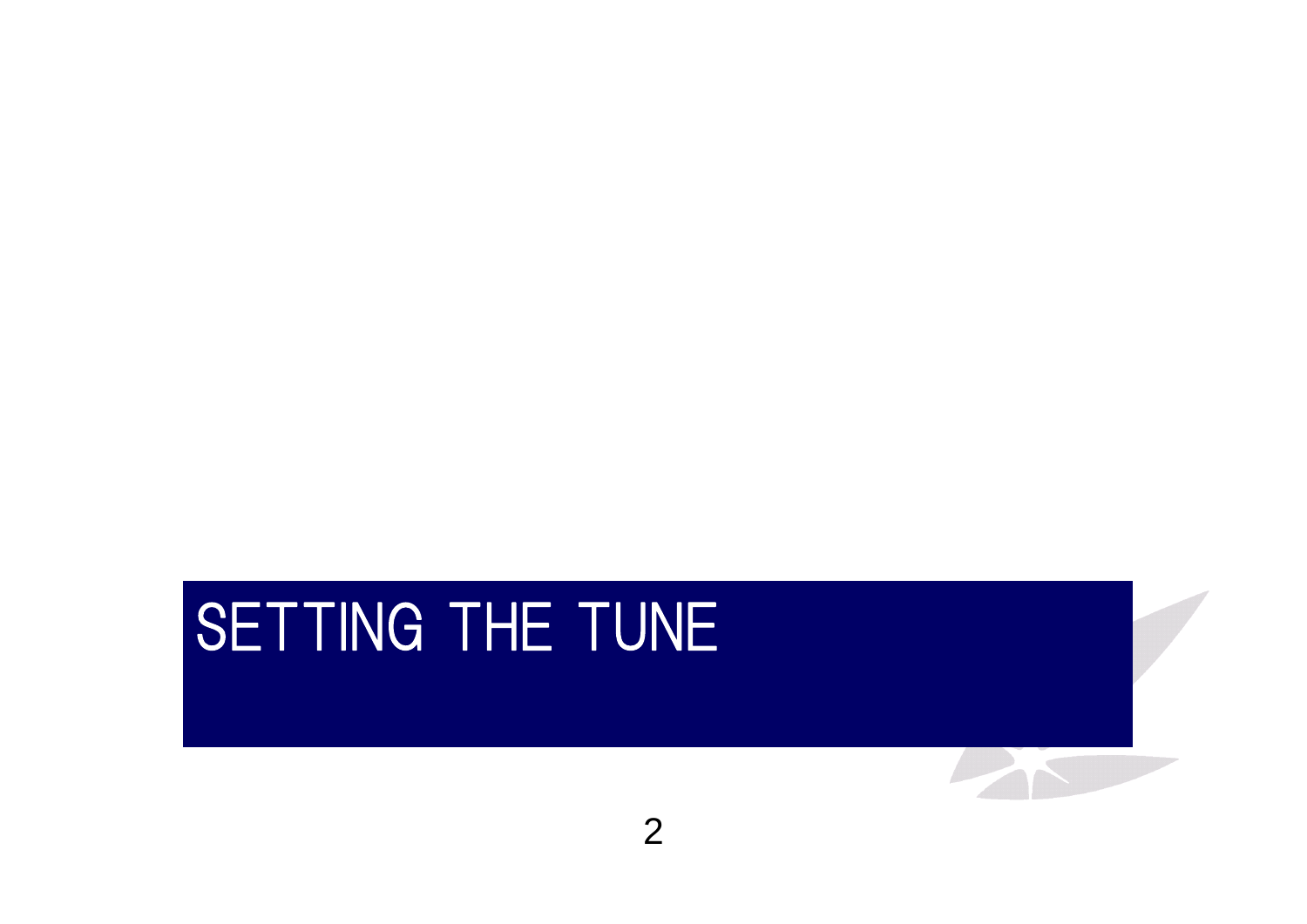### "Innovation" an evolving concept

- • Macro-economic view
	- Innovation à la Arrow
		- Technological change
	- Innovation à la Romer
		- Endogenous growth
- System thinking
	- National Innovation System (NIS) à la Freeman & Lundvall
	- Regional Innovation System (RIS)
	- Innovation ecosystem
		- A la Silicon Valley (regional level)
		- A la Cambridge Innovation Center (district level)
- • Actor-centric view
	- Entrepreneur-led innovation (start-ups, spin-offs, …)
	- Firm-led innovation
	- **Open Innovation** à la Chesbrough
	- Networked innovation
- As a tool for social transformation
	- Social innovation, Inclusive innovation, Frugal innovation, Citizen-led innovation…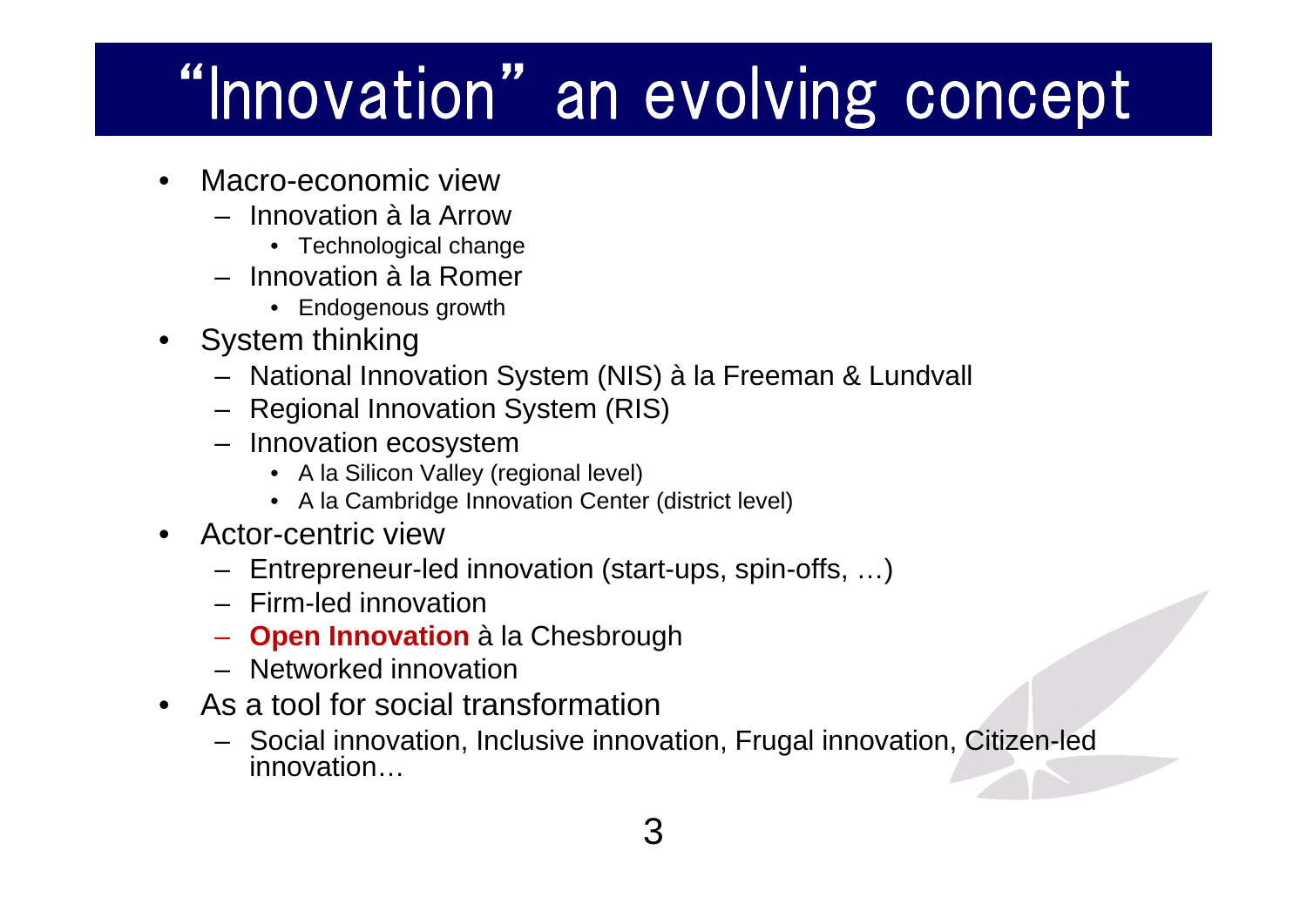#### Linking micro-level action to macro-level impact

- Shifting innovation
	- **Links of the Company** From an individual entrepreneurial action
	- – To more concerted, collective, combinatory, networked action
- Shifting economic structure
	- Raise of Global Value Chains
	- "*How has the US technology sector changed since 1980?*" http://www.economist.com/techfirms
	- Backed by the rise of data-driven economy, Internet economy, on-demand economy,…
- **→ Moving centers of gravity!**

**Challenging task!**

Open Innovation as a key driver of Japan's Industrial Competitiveness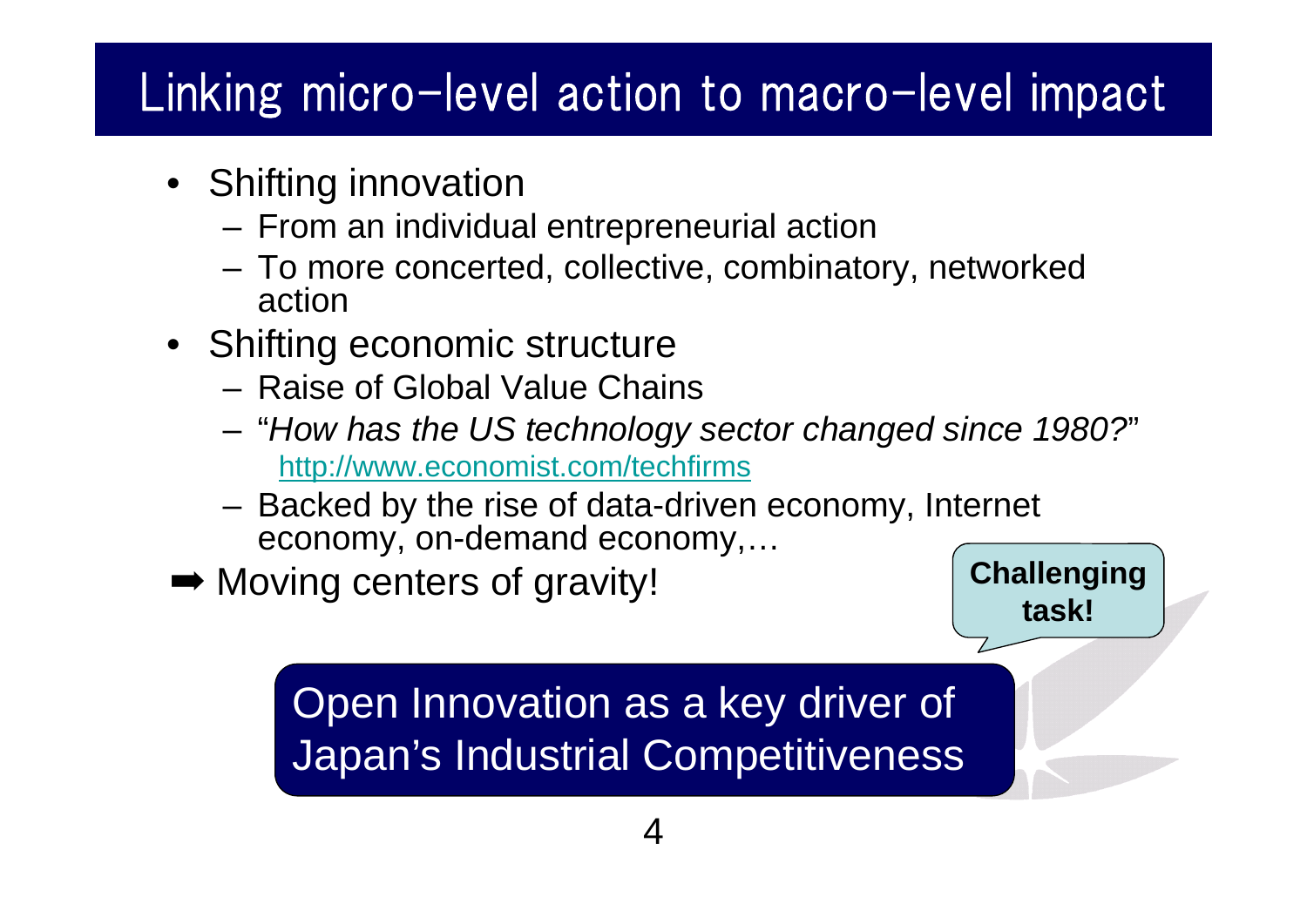#### Japanese industry's strengths

- Perception from outside
	- – Cumulated and consolidated technologies and know-how in the manufacturing sector
	- – Tech-driven innovation (mostly in-house)
		- Process > Product, Incremental > Radical
	- Government-led consortium
	- –In-situ teamwork (mostly inside border)
	- –Continuing improvement (increased complexity)
- Remained a strength today?
	- –Institutionally compatible with Open Innovation?
	- And with new trends in economy?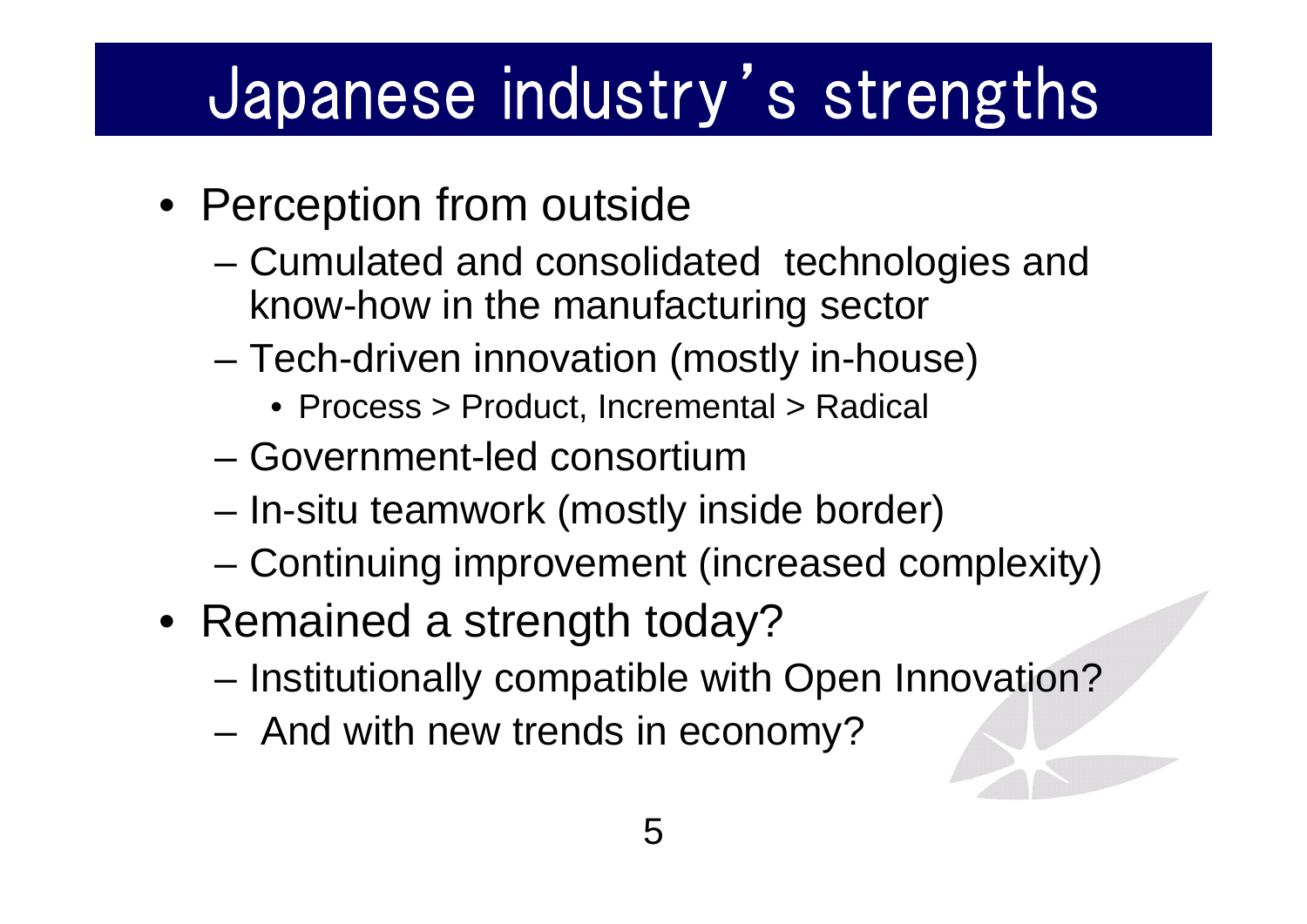### Institutional practices in Japan

- Labour market
	- –**Mobility** 
		- Internal > External
		- Passive > Active
	- – Competencies required
		- To be discovered > Codified
- Bureau Pluralism à la Aoki – Incumbents > New entrants
- Value systems
	- –Acculturation > Acceptance of diversity

**Friendly for Open Innovation?Space for entrepreneurial actions?**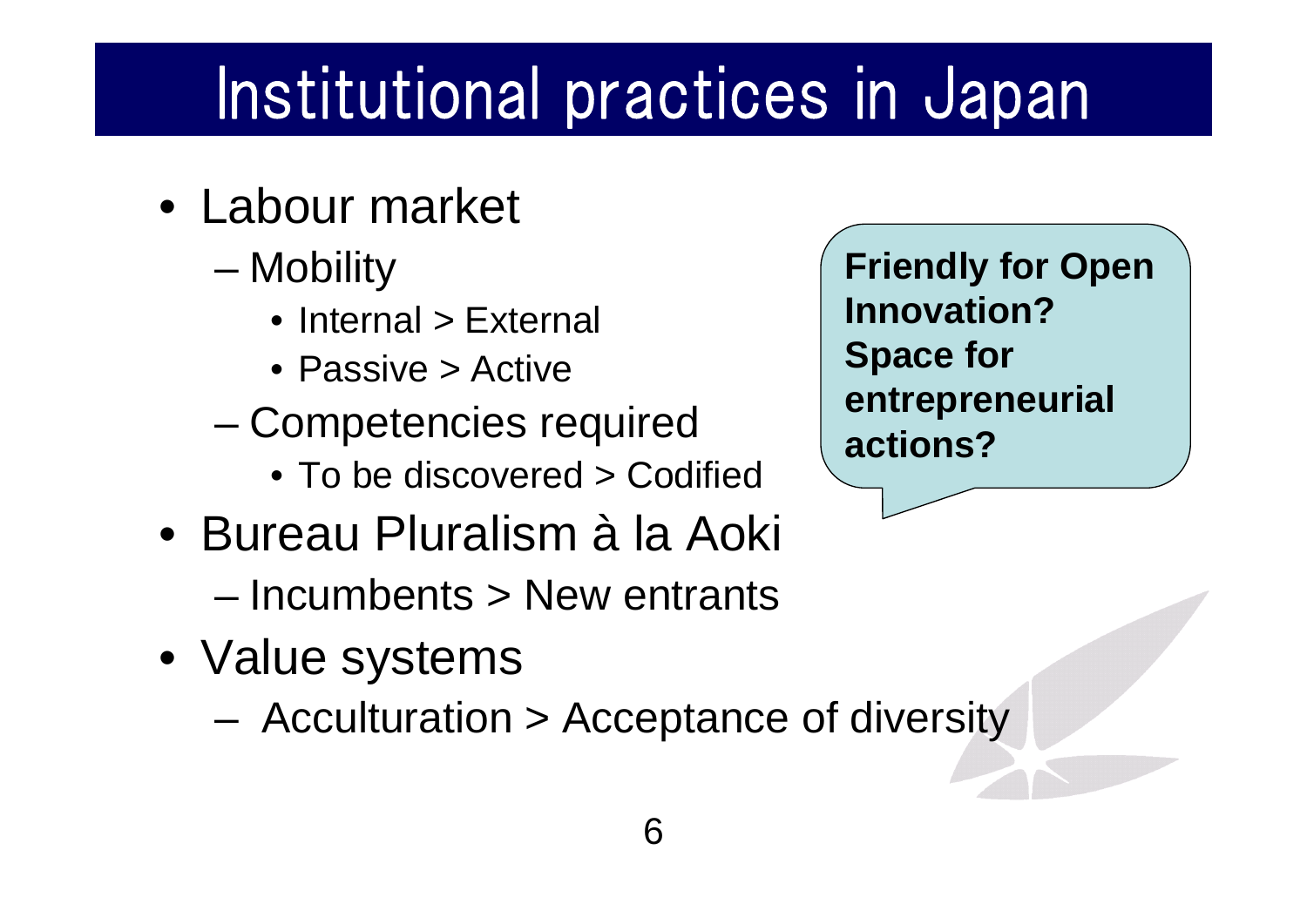### Need to prepare the ground?

- Waiting for some invisible hand?
	- – The Japanese institutional practices not facilitating the self-adjustment
- Revisiting the framework conditions of innovation?
	- –Inducing institutional changes
- Or more proactive role for the government as suggested by Mazzucato?

–Entrepreneurial State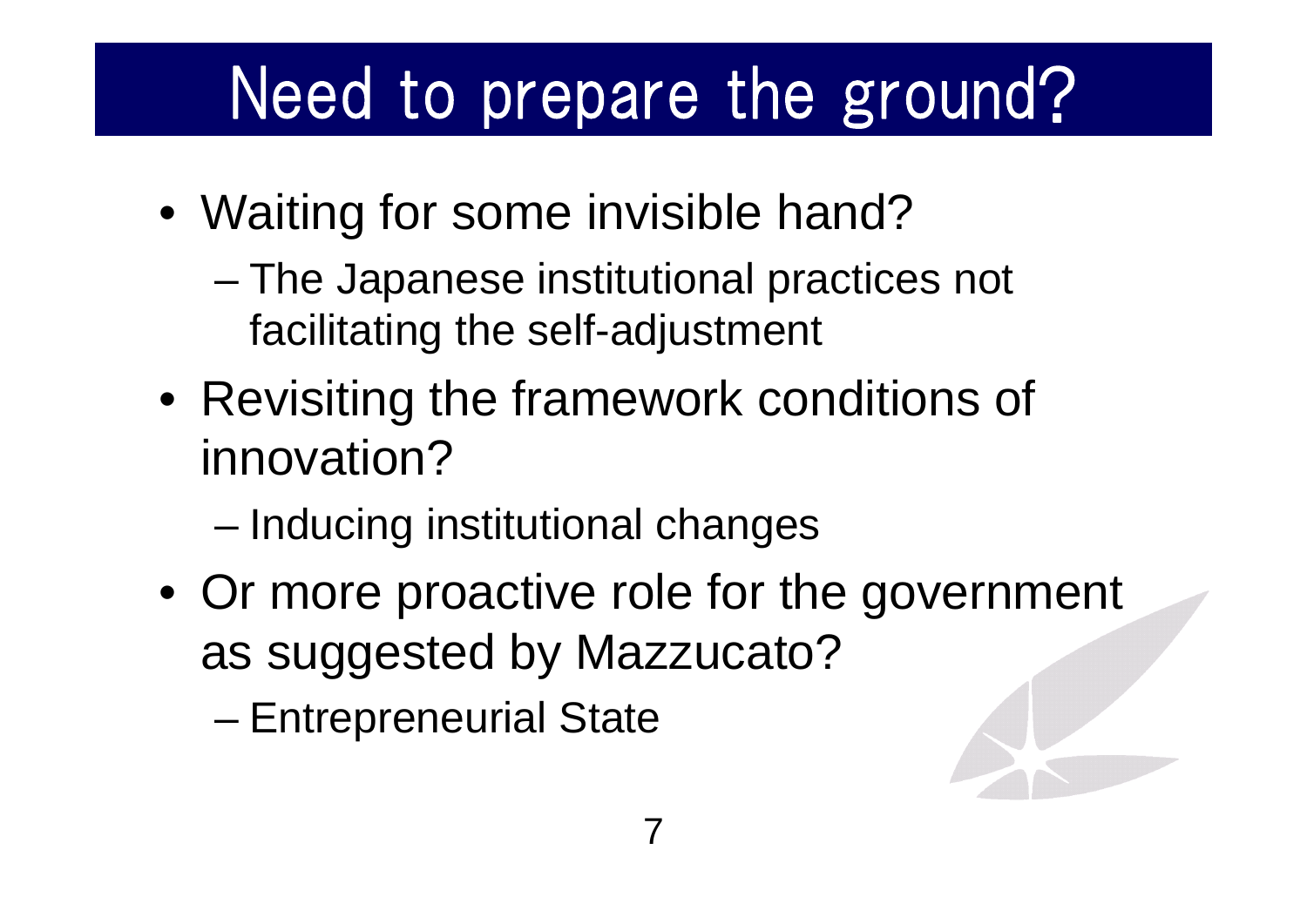#### POLICY ACTIONS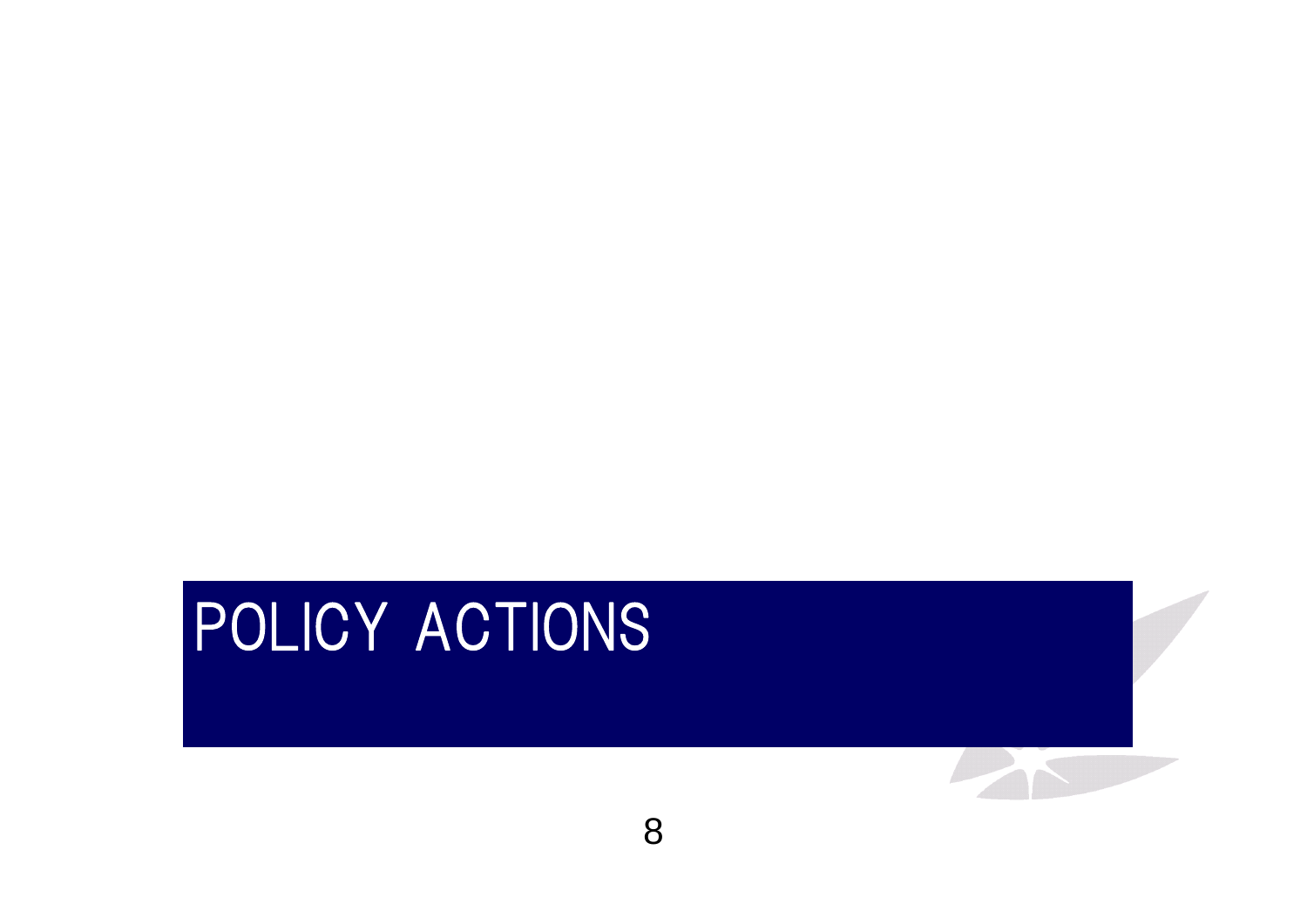#### Where we stand now

- 20 years of experiences with Science & Technology Basic Plans
- From Science & Technology (S&T) to Science, Technology and Innovation (STI)
- Changing policy environment
	- Mainstreaming of innovation
		- **→ Need for a better policy coordination!**
- New trends in STI
	- –"Science 2.0", "Open science", "Networked science"
	- –"Internet of Things", "Fourth industrial revolution"
	- "Data driven innovation", "Inclusive innovation", "Social innovation"
		-
- New approach for preparing the 5th Basic Plan!
	- Enhancing preparedness for the unforeseeable future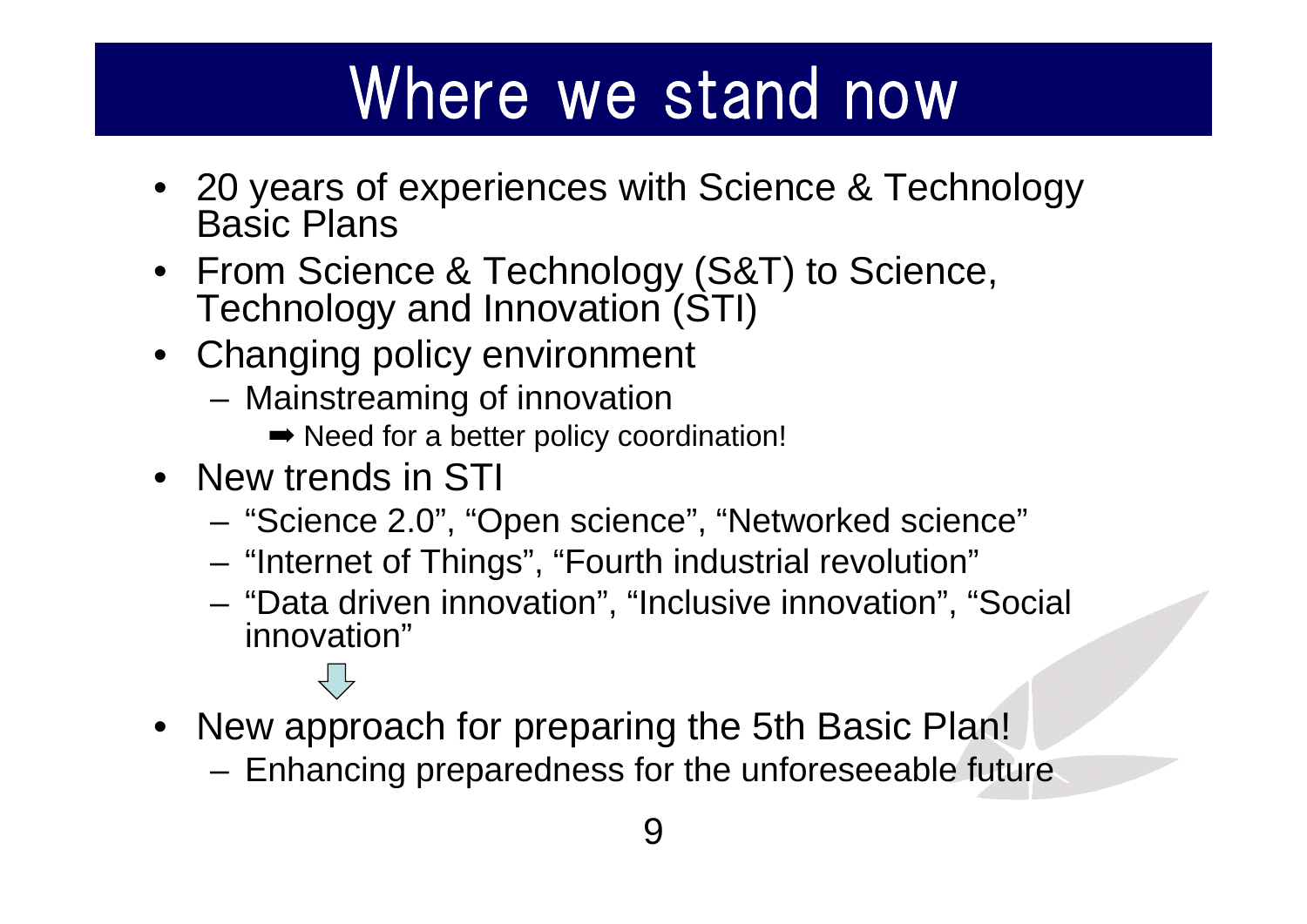### 1<sup>st</sup> Position Paper (October 2014)

- Context (2016-2020)
	- "Time of drastic changes"
		- Connectivity, Openness
		- Beyond existing borders, Co-(production, …)
		- Data-driven innovation
			- ➡ Unpredictable, Unforeseeable, Transformational
		- Increased global competition & cooperation
	- Preparedness is the key
- Directions
	- Consolidate "fundamentals"
	- – Encourage and prepare the ground for cross-border coproduction of knowledge
	- Nurture creative, collaborative and entrepreneurial mindsets
		- Providing spaces for experience, challenge and learning
	- Increase social tolerance vis-à-vis those who attempt to achieve a breakthrough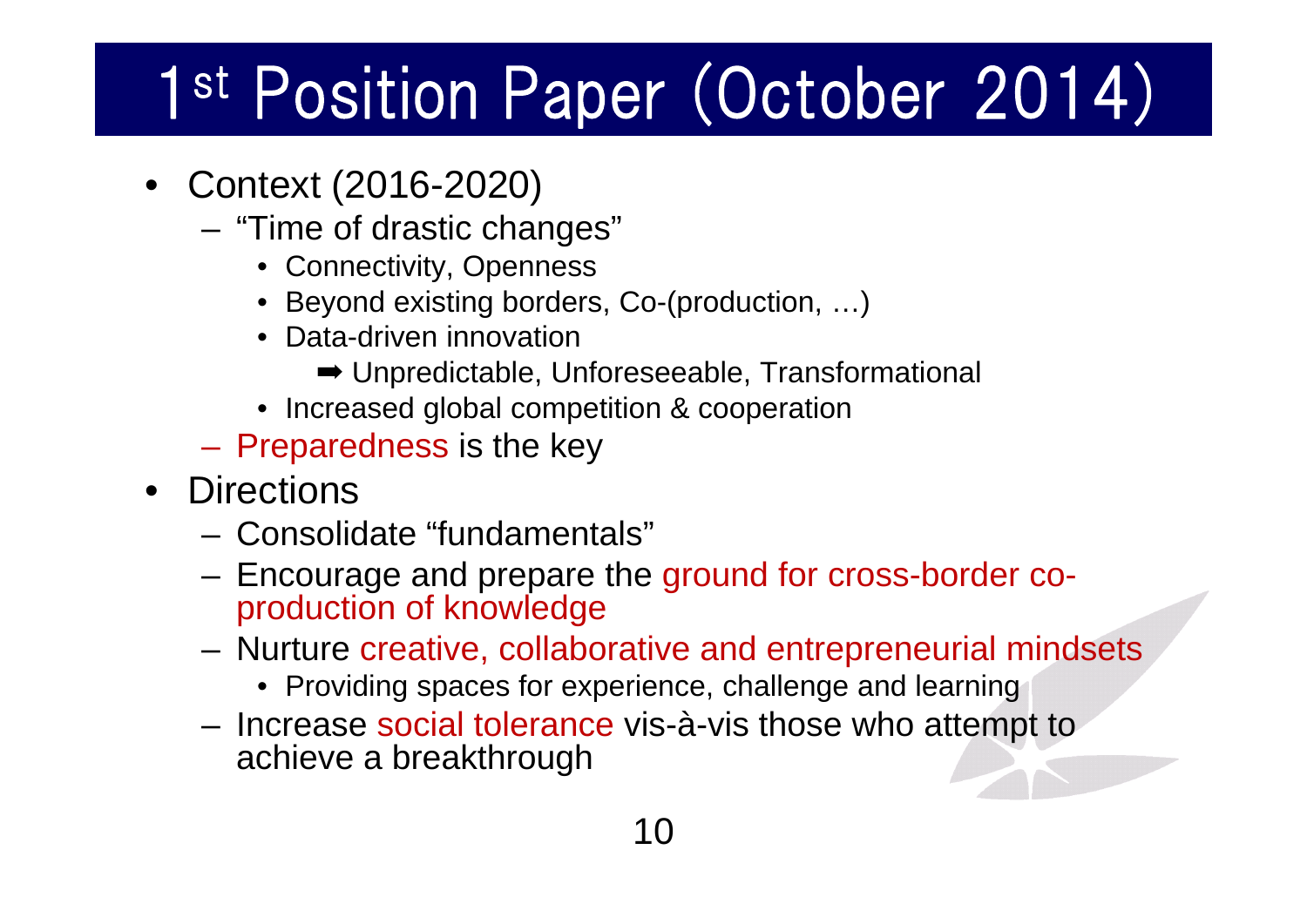### 2nd Position Paper (April 2015)

- Three pillars
	- 1. Driving the change proactively
		- ➡ Preparing ground for the "Future Industry and Society"
	- 2. Actively engaged for problem-solving
		- **→ Addressing "Socio-Economic Challenges"**
	- 3. And consolidating STI capacity as a prerequisite **→ Investing in "fundamentals"**
- Going structural and institutional
	- Innovation (eco-)system sustaining mobility of people and flow of knowledge and capital
	- Reform of R&D funding system in association with the national university reform
	- Public research institutes acting as a innovation hub
	- –Greater emphasis on regional innovation
- $\bullet$  Articulation of Comprehensive STI Strategy with Basic Plan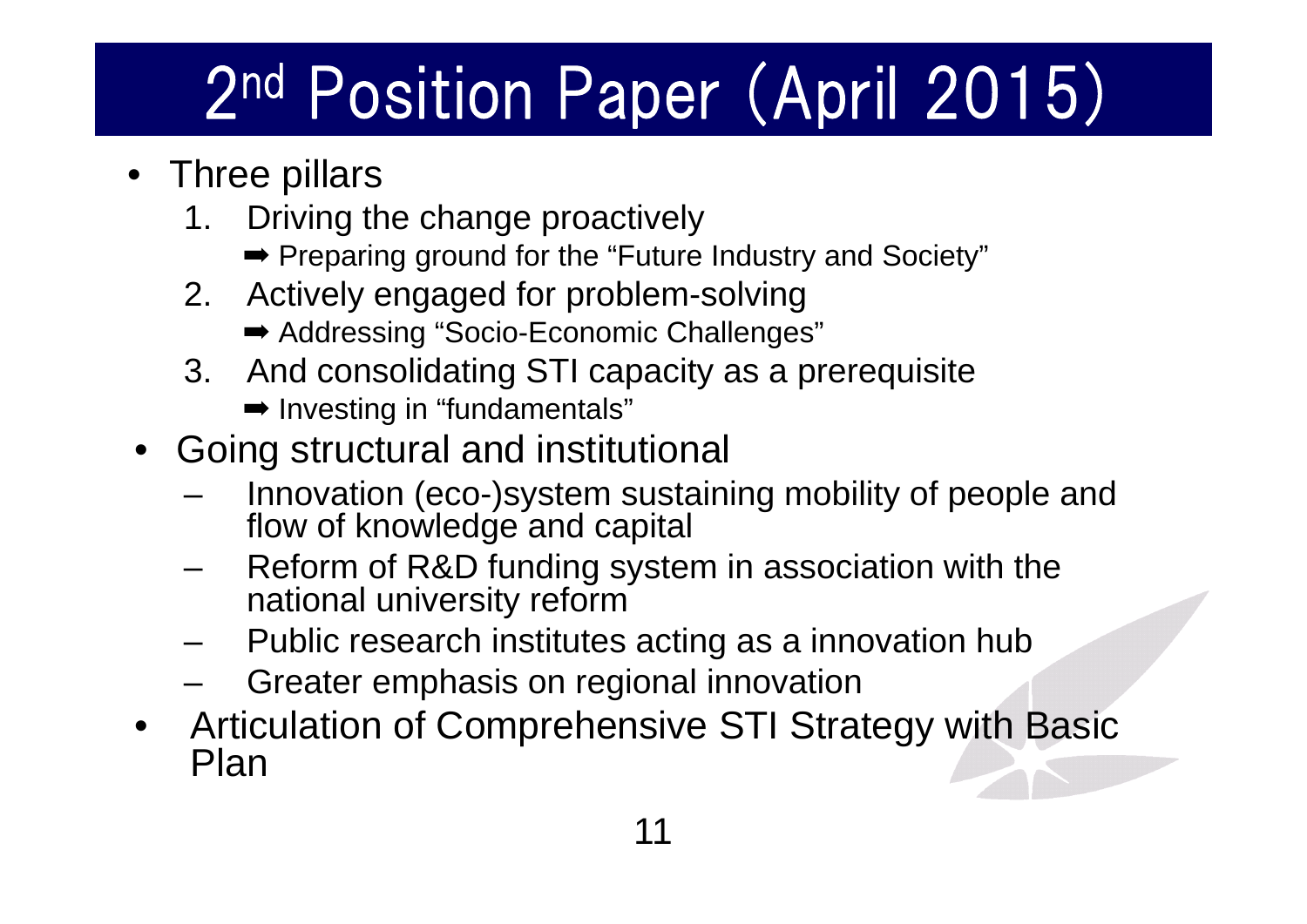#### Table of contents of the 5th Basic Plan

- 1. Introduction
- 2. 20 years of S&T Basic Plans
- 3. Changing context and our goal
- 4. Future industry and society
- 5. Addressing socio-economic & global challenges
- 6. Investing in "fundamentals" (people and excellence)
- 7. Science, technology and innovation systems
- 8. Strategic international STI co-operation
- 9. STI and society
- 10. Leading effective STI Policy implementation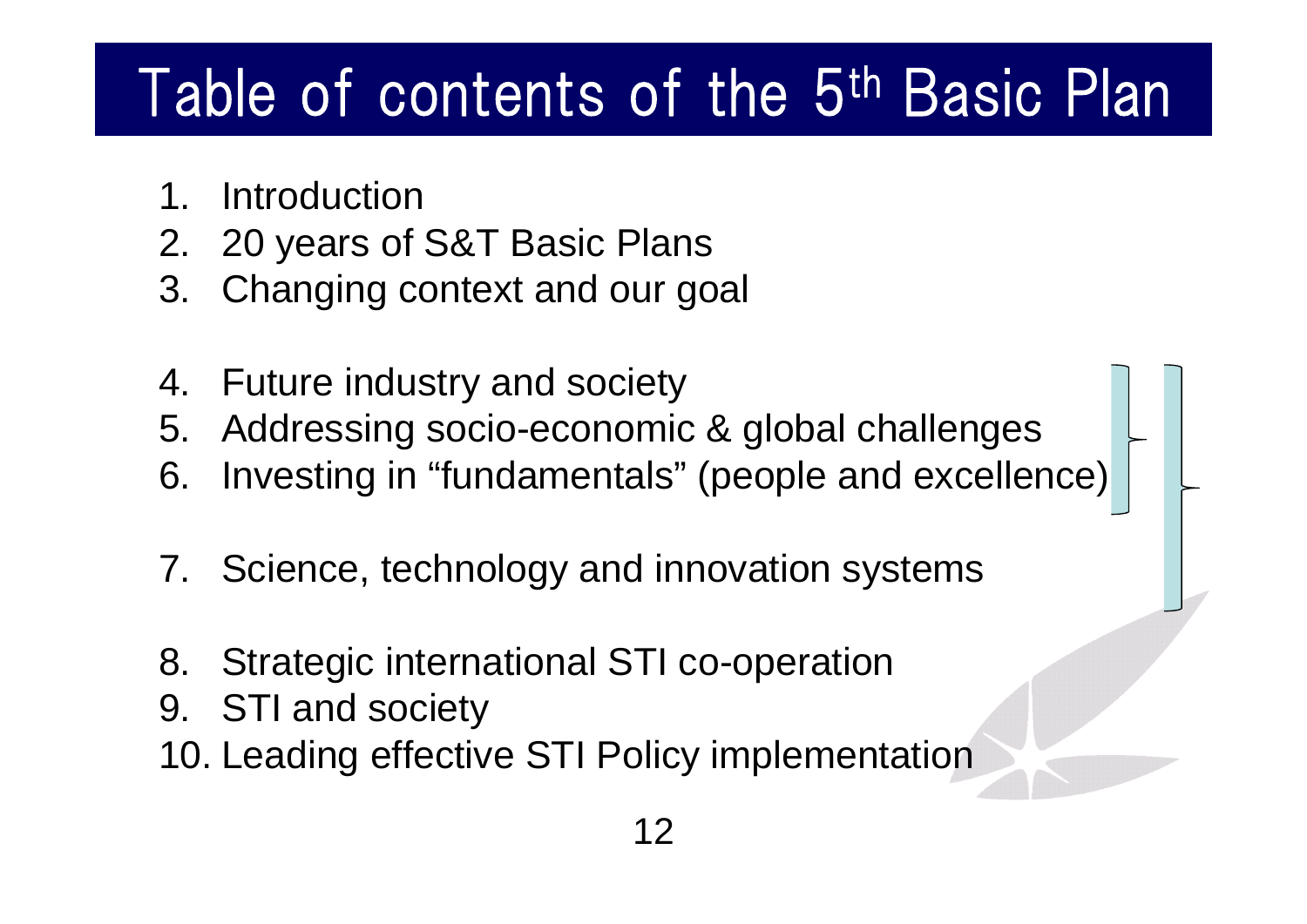## More precisely (1)

- Future industry and society
	- – Encouraging transformative initiatives & experimentations coming from a large set of stakeholders, in particular next generation of leaders
	- – Promoting innovation through system of systems & value chain approach
	- – Enhancing enabling technologies to realize an "Ultra-Smart Society"
- Addressing socio-economic & global challenges
	- Sustained economic growth and innovation-led regional development
	- Achieving a safe and secure living standard
	- – Addressing global challenges and contributing to global development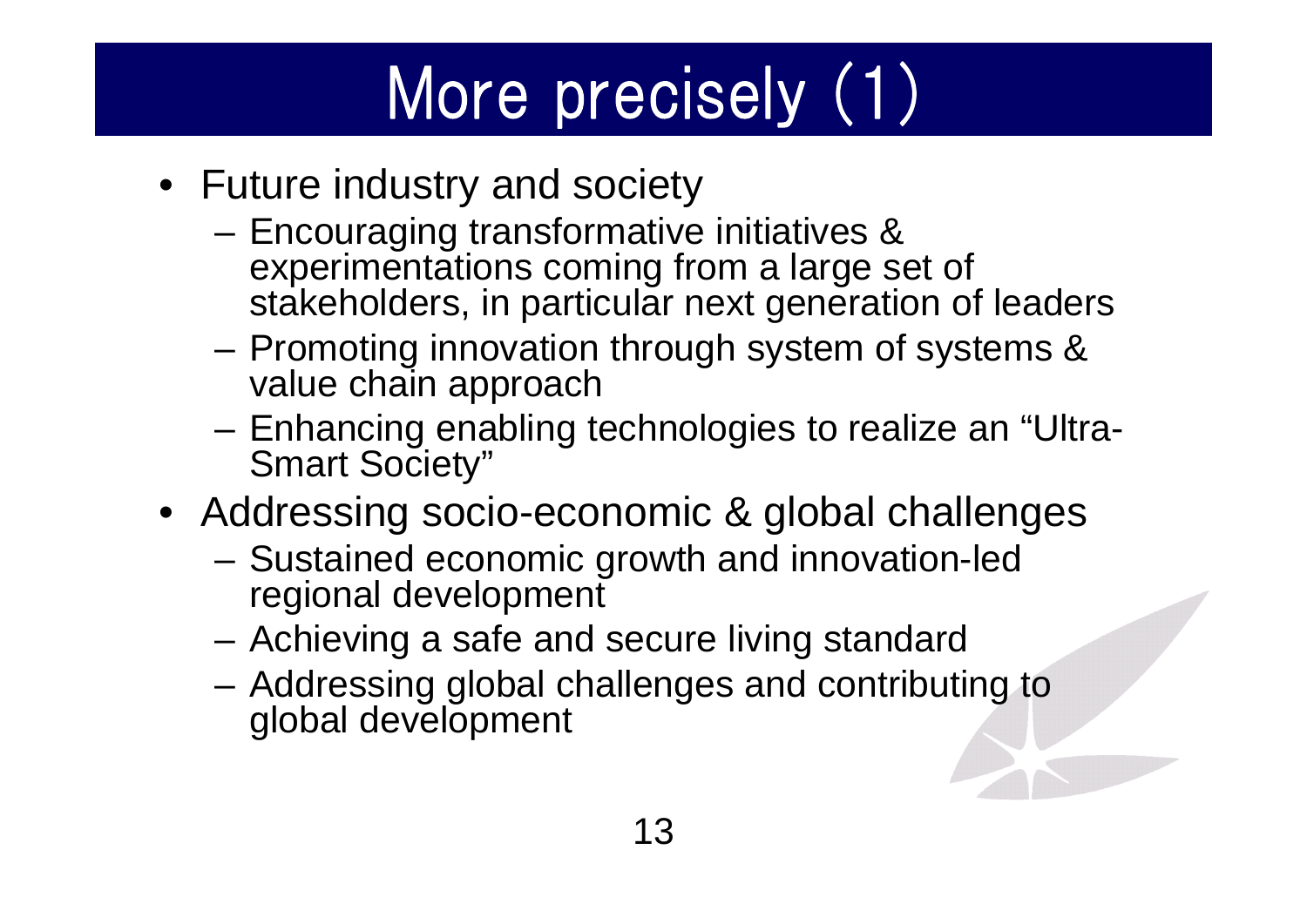# More precisely (2)

- Investing in "Fundamentals"
	- – Incubating "knowledge professionals" and facilitating their mobility
	- –Achieving excellence in knowledge creation
	- –Promoting Open Science
- STI Systems
	- – Building an innovation system which induces a virtuous cycle
	- – Promoting reforms to universities and research funding as a whole
	- – Reforming National Research and Development Agencies and enhancing their functions
	- – Promoting scientific and technological innovation that contributes to regional vitality